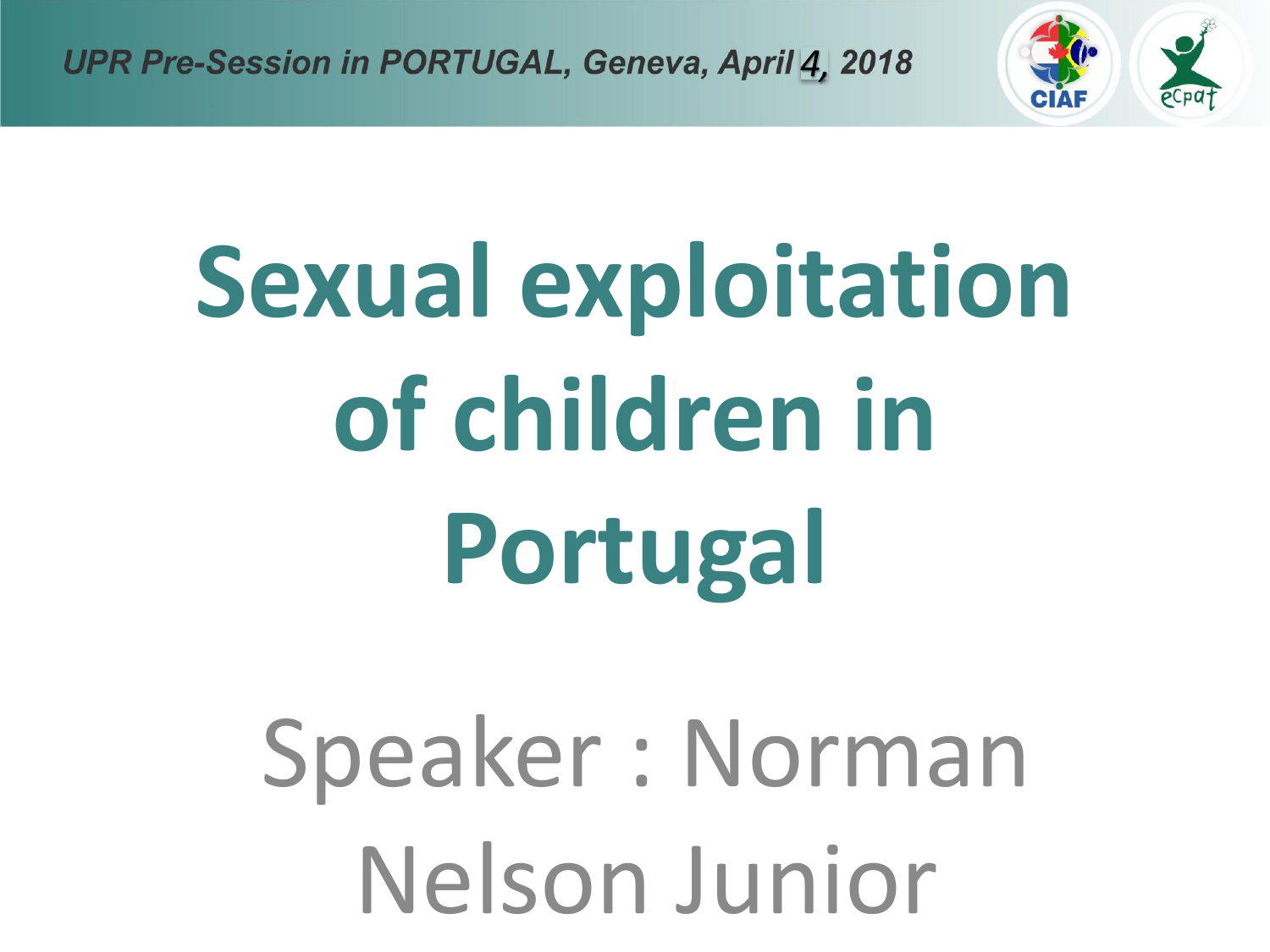

# **Presentation of the organization**

- CIAF Portugal creates in 2018:
- Main Work: Prevent and combat sexual exploitation of children in travel and tourism.
- ECPAT International:
- Global network of 102 organizations in 93 countries whose mission is to fight Sexual Exploitation of Children (SEC).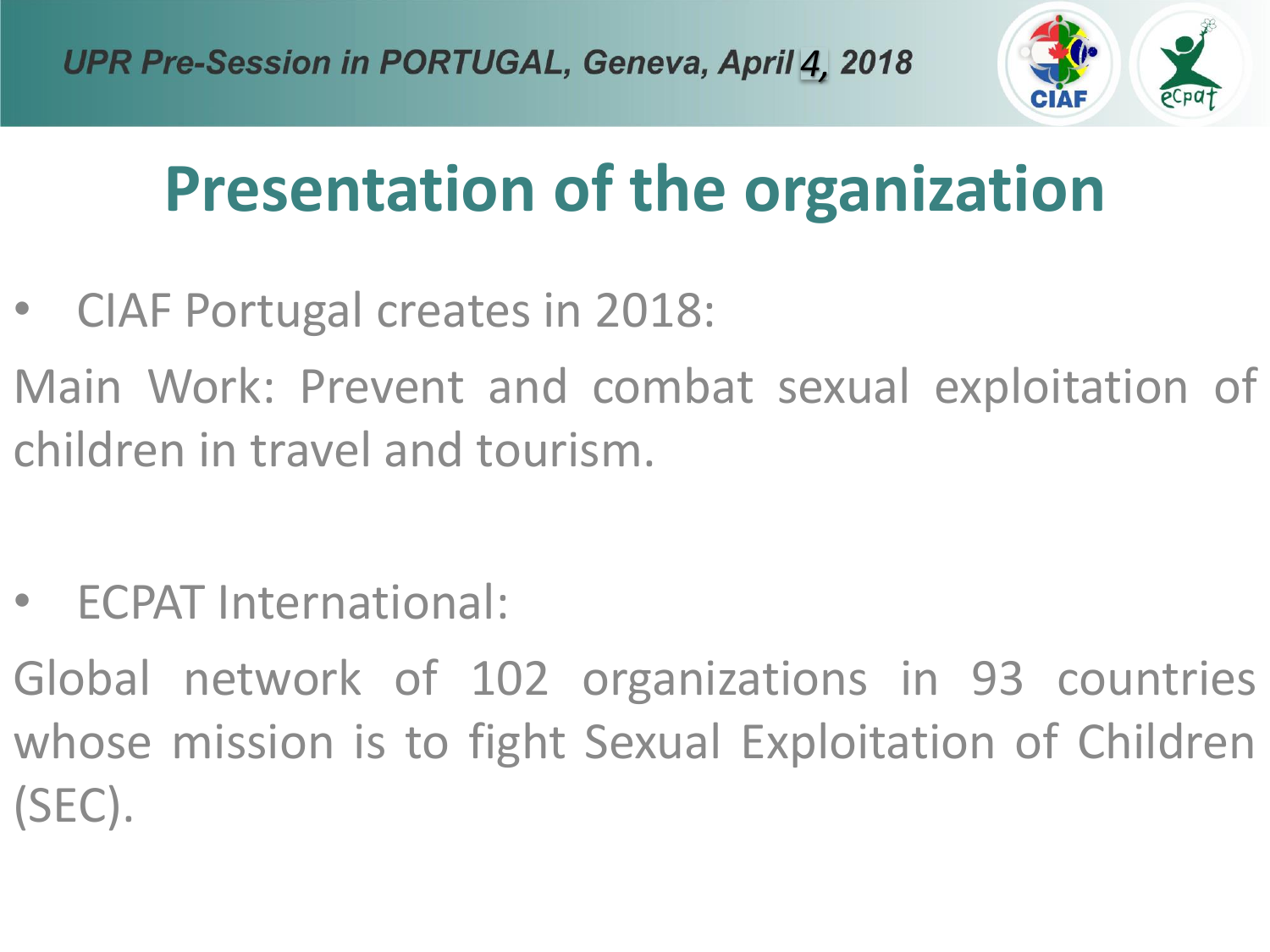

#### **National Consultations for the Drafting of the National Report**

- Statement is based on the joint CIAF / Ei report submitted to the Human Rights Council for the UPR.
- Report based on the research of ECPAT International and CIAF Portugal for the 2014-2018 period on SEC by.
- ➢ Prostitution.
- $\triangleright$  Travel and tourism frame.
- $\triangleright$  Use of abuse materials or online, child trafficking for sexual purposes and child marriage.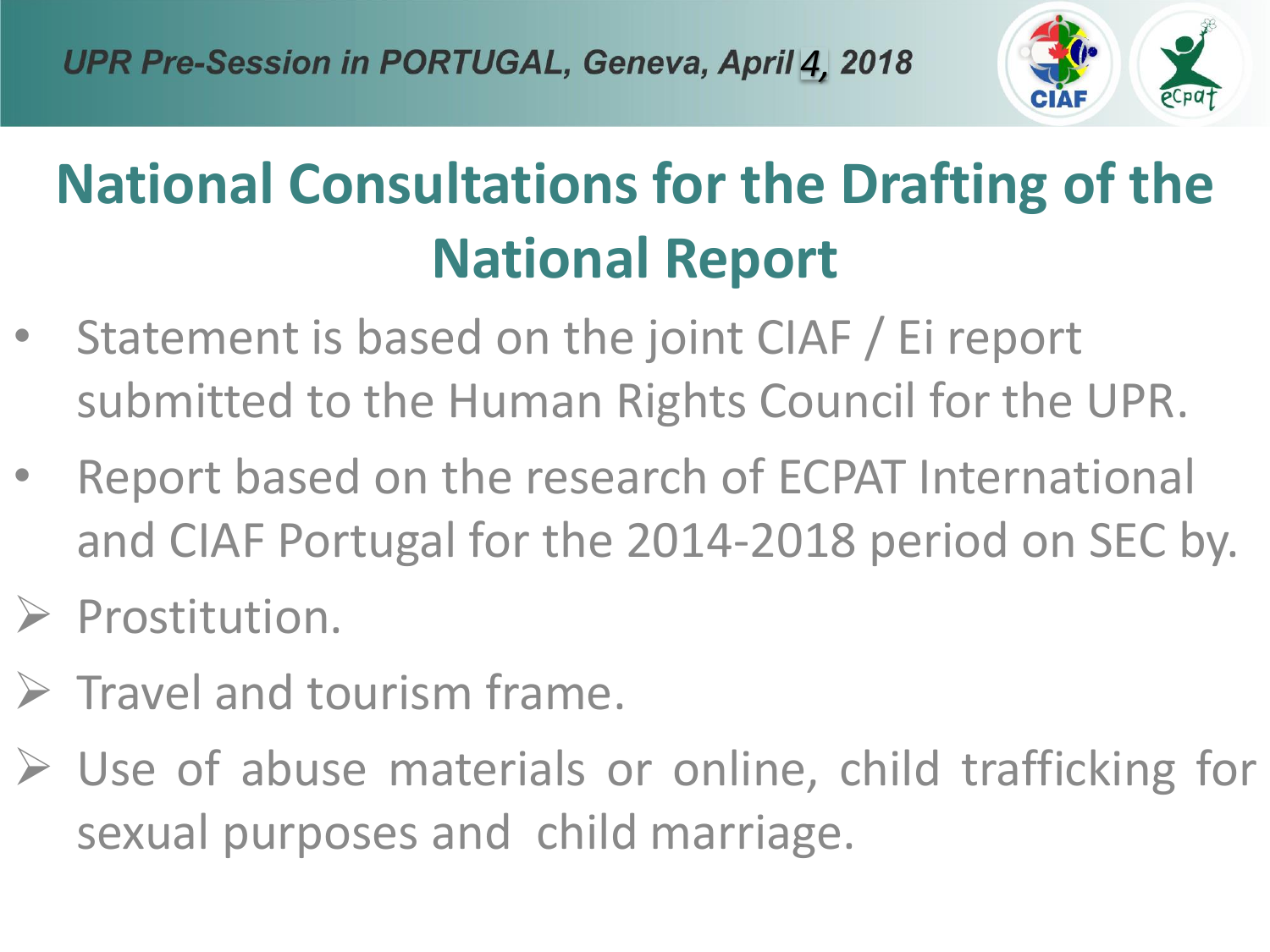

# **Sexual exploitation of children in Portugal**

- Mainly from Africa and Eastern Europe, victims of trafficking for the purpose of sexual exploitation.
- In December 2018, Portugal was considered the world's best tourist destination by the World Travel Awards.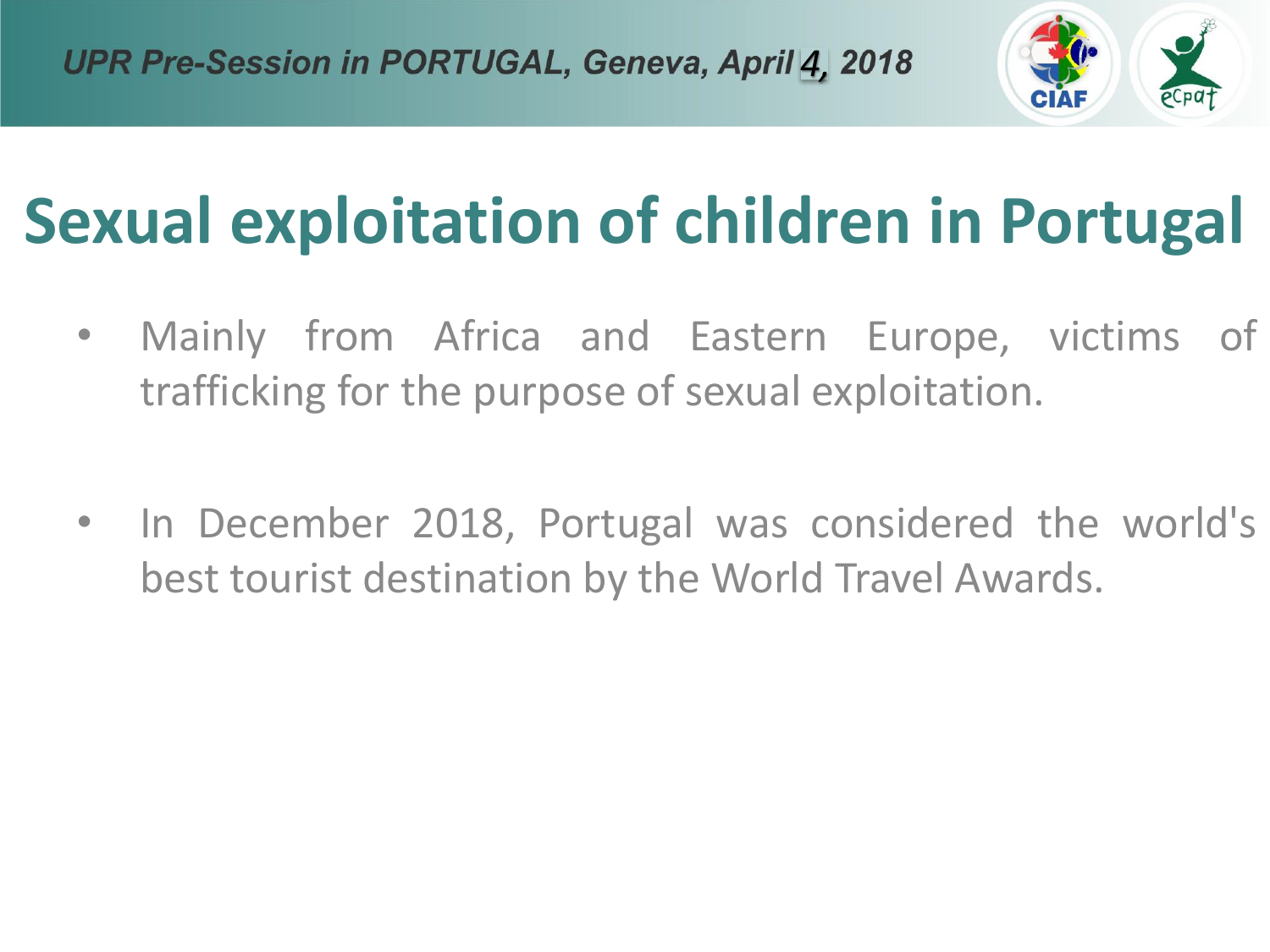

## Follow-up of the last UPR

UPR of the country in 2014 - the report of the Working Group made 33 recommendations on the rights of the child.

- None of them targeted SEC.
- Five recommendations on trafficking in human beings one on child trafficking.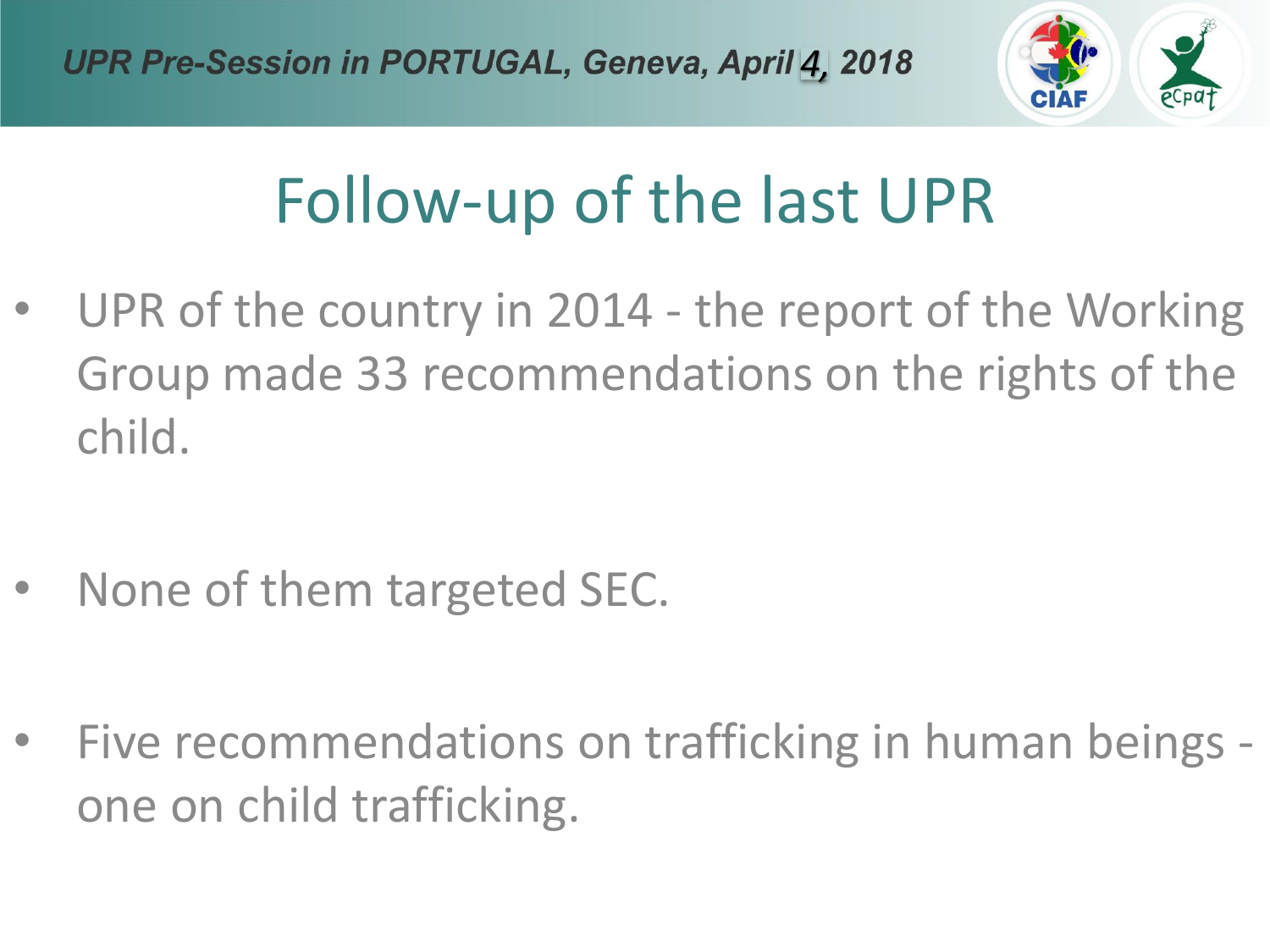

#### **Progress and Challenges of the Legislative Framework**

- ➢ The Government of Portugal has ratified the Optional Protocol on the Sale of Children, Child Prostitution and Child Pornography (OPSC).
- $\triangleright$  ESE in the context of Travel and Tourism is not explicitly addressed in the Penal Code.
- $\triangleright$  fought through law on prostitution and human trafficking.
- $\triangleright$  ESE through prostitution The Penal Code punishes anyone who incites, encourages SEC through prostitution or attracts a child to prostitution.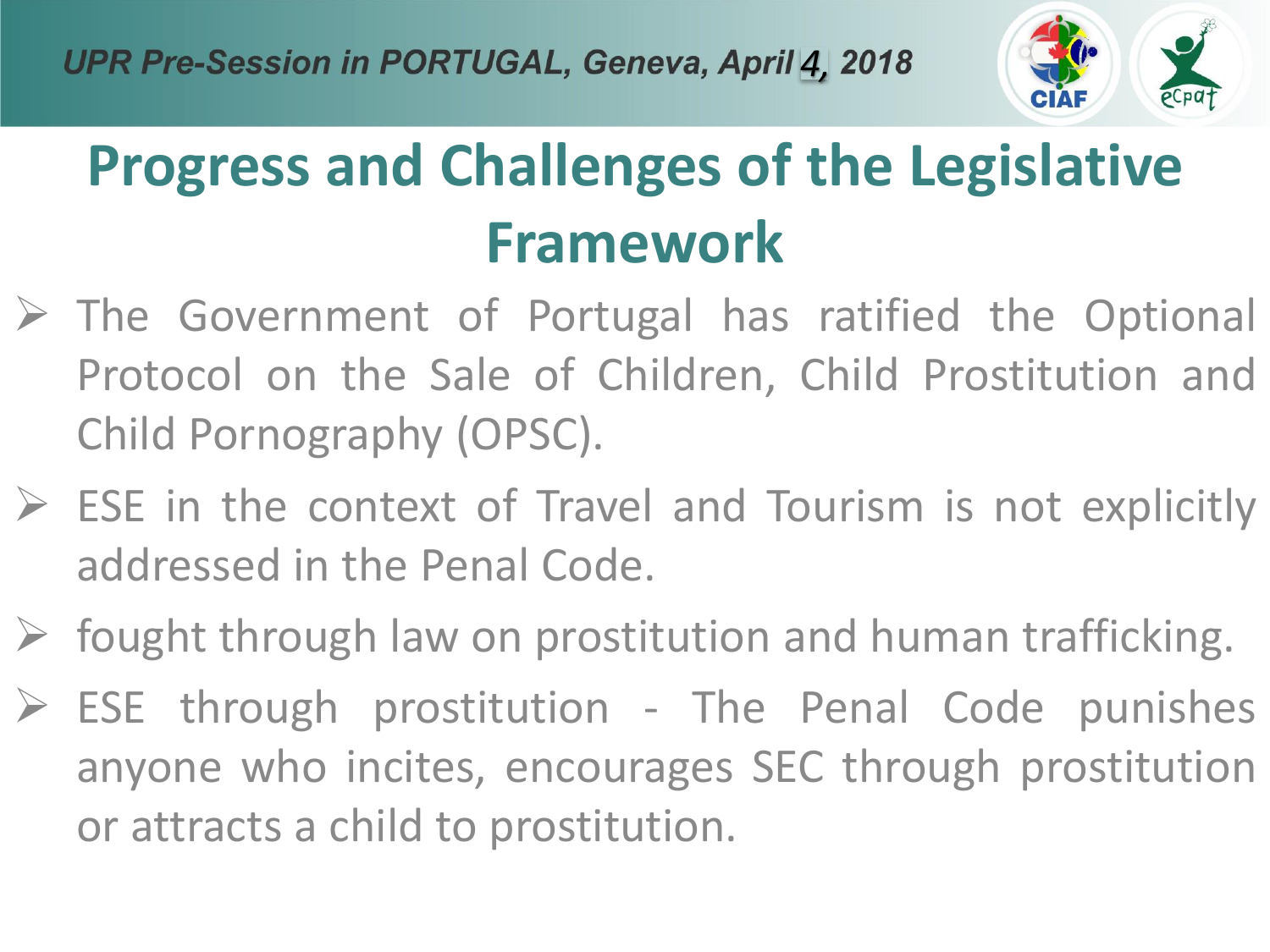

#### **Progress and Challenges of the Legislative Framework (continued)**

- $\triangleright$  ESE in lines The Criminal Code provides for the prohibition of "child pornography".
- $\triangleright$  Forced marriage Portugal introduces the criminalization of forced marriage in November 2016.
- $\triangleright$  But the civil code fixes at 16 years the legal age of marriage with an authorization of parents, legal guardian or, of a director with the Office of the civil status.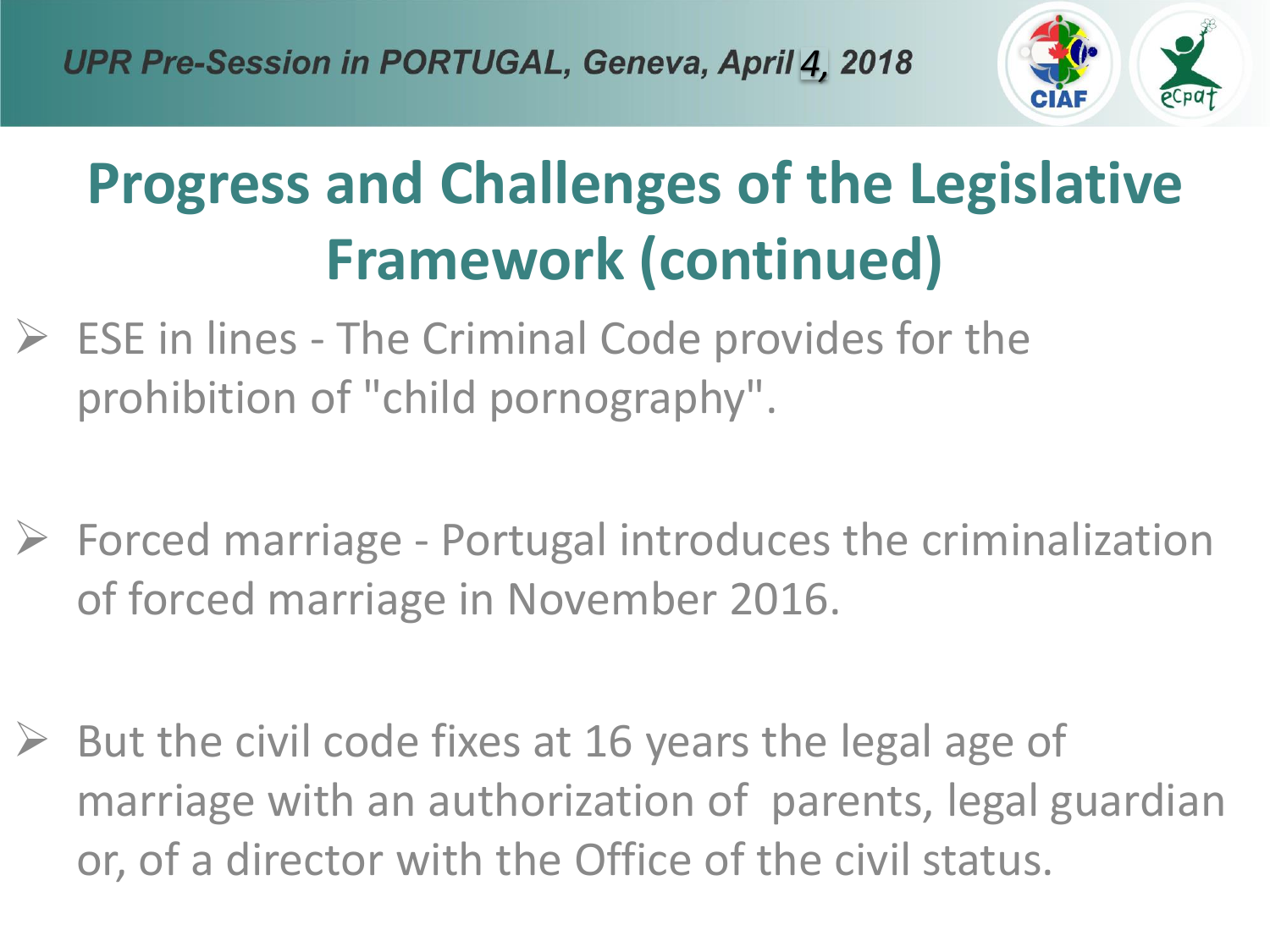

# **Recomendations on the GDP**

- Increase the legal age of sexual consent to 18 years against SEC online.
- Criminalize SEC in the context of travel and tourism.
- Establish the legal age of marriage at 18.
- Adopt a specific national action plan to end SEC.
- Establish a sufficient number of shelters for children with SEC and offering integrated services (psychological, legal, medical, etc.).